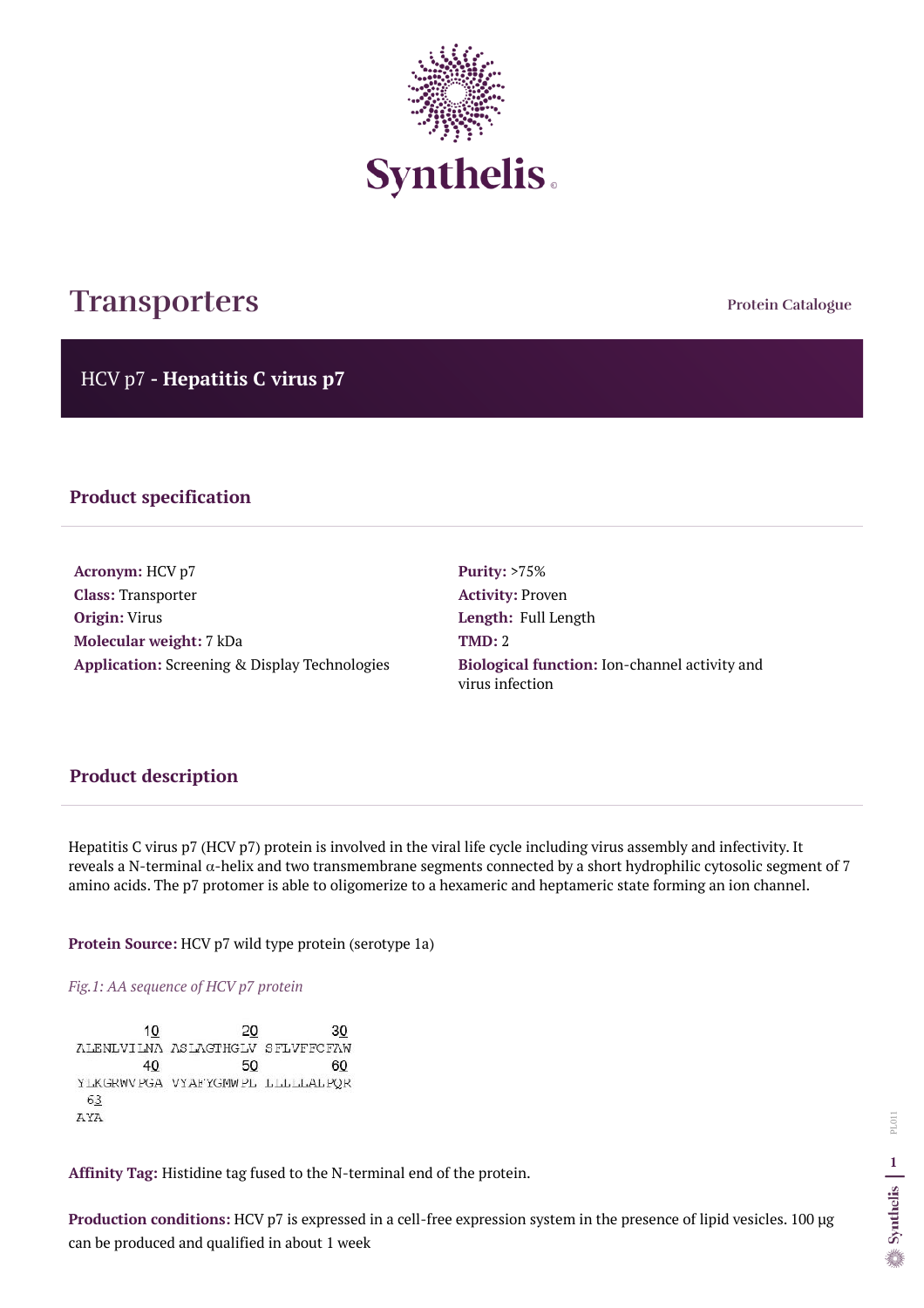Cell-free expression systems provide a real alternative for membrane protein expression, enabling the study of structure and function of membrane proteins.

#### **Methods:** Patch clamp

The p7 viroporin from the hepatitis C virus was expressed in Synthelis' cell-free system as proteoliposome (via direct integration into the lipid bilayer of the liposomes). The functional activity of p7 proteoliposomes was measured by electrophysiology. To block this activity and further characterize the viroporin, we used HMA, compound that had been reported as a p7 inhibitor.



We observed that p7 channel activity was decreasing immediately after addition of HMA. Ion channel activity was inhibited by HMA in a concentration dependent manner. At 1 mM HMA concentration (yellow), we noticed a full blockage of the channel.



### **Results**:

## **Assessment of functionality**

## **Quality analysis**

**Purity:** Typically >75% as determined by SDS-Page and Coomassie Blue staining.

**Purification procedure:** As standard, HCV p7 proteoliposomes are purified on a sucrose gradient. Further purification steps can be added if required.

**Activity:** Recombinant proteoliposomes containing HCV p7 have been shown to be active into liposomes using patch clamp recordings

*Fig.2: HCV p7 proteoliposome after purification (Coomassie Blue quantification and Western blot identification).*

*Fig.3: Effect of the HMA on p7 protein. Different concentrations of HMA were applied to the bilayer containing p7. The recordings were done using a ramp protocol from -100 mV to +100 mV during 2 s (100 mV/s ramp).*